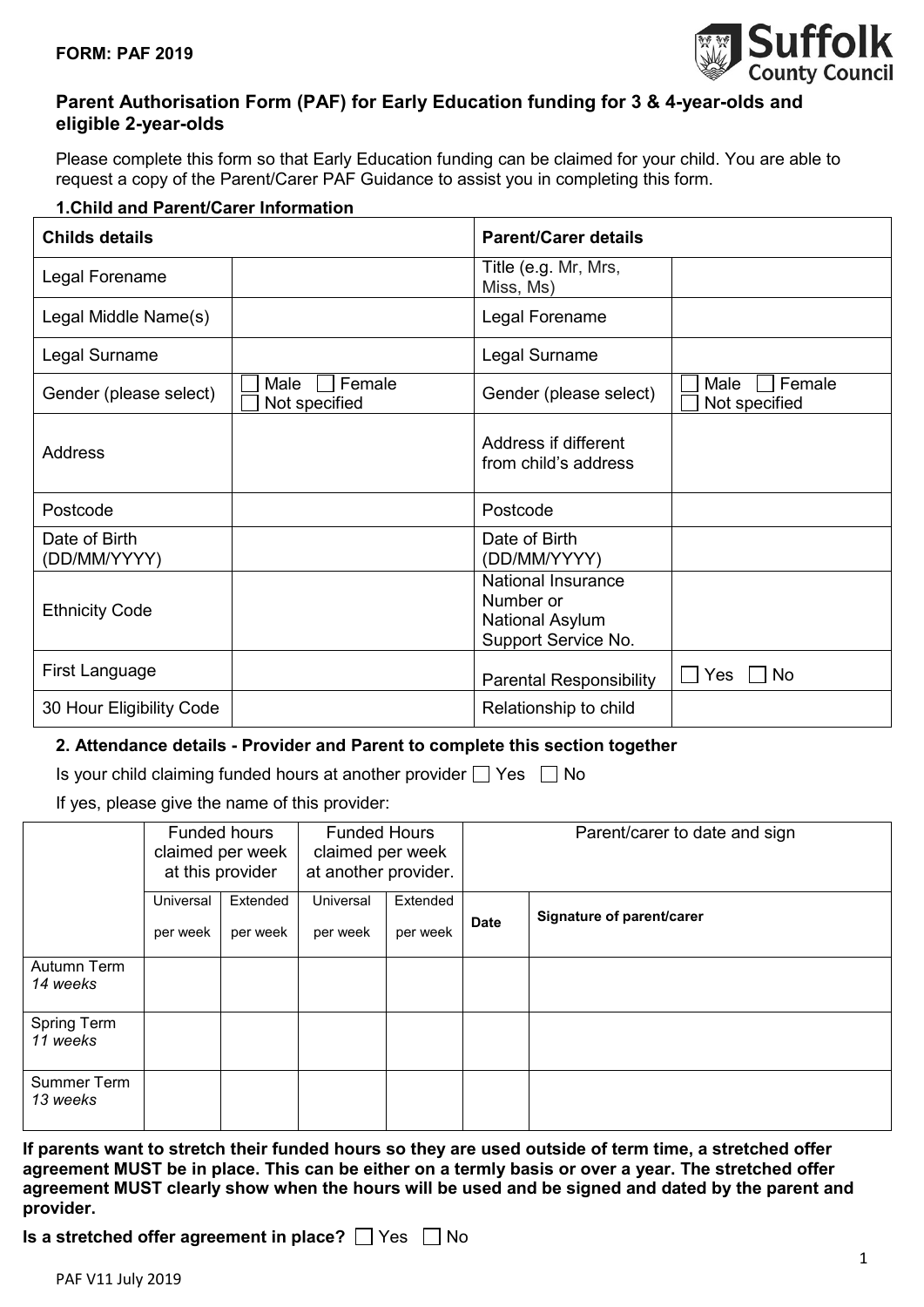

# **3.Eligibility**

| 2 Year Funding - Economic Criteria                                                                                                                                                                                                                                                               |                                     |                                                |                |  |  |
|--------------------------------------------------------------------------------------------------------------------------------------------------------------------------------------------------------------------------------------------------------------------------------------------------|-------------------------------------|------------------------------------------------|----------------|--|--|
| If your child is $2 -$ do you have a<br>Golden Ticket?                                                                                                                                                                                                                                           | Yes<br>No.                          | <b>Golden Ticket Ref Number:</b>               |                |  |  |
| Or have you checked your eligibility<br>using the online checker?                                                                                                                                                                                                                                | Yes<br>$\Box$ No                    | Letter seen and copy taken                     | Yes            |  |  |
| Or have you provided paperwork as<br>proof of eligibility?                                                                                                                                                                                                                                       | Yes<br><b>No</b>                    | Type of evidence provided:<br>Type of benefit: |                |  |  |
|                                                                                                                                                                                                                                                                                                  |                                     | 2 Year Funding - Non-Economic Criteria         |                |  |  |
| Is your child adopted from care?                                                                                                                                                                                                                                                                 | Yes<br>No                           | Type of evidence provided:                     |                |  |  |
| Or has your child been looked after by<br>the Local Authority for 1 day or more?                                                                                                                                                                                                                 | Yes<br>No                           | Type of evidence provided:                     |                |  |  |
| Or does your child receive Disability<br>Living Allowance (DLA) or have an<br>Education, Health and Care Plan?                                                                                                                                                                                   | Yes<br>No                           | Type of evidence provided:                     |                |  |  |
| Early Years Pupil Premium (EYPP) for 3 and 4 year olds                                                                                                                                                                                                                                           |                                     |                                                |                |  |  |
| For details about the eligibility criteria please speak to your provider or go to www.suffolk.gov.uk/EYPP                                                                                                                                                                                        |                                     |                                                |                |  |  |
| <b>EYPP Non - Economic criteria</b>                                                                                                                                                                                                                                                              |                                     |                                                |                |  |  |
| Is your child subject to an adoption,<br>child arrangement, special guardianship<br>or residence order?                                                                                                                                                                                          | $\Box$ Yes<br>No                    | Type of evidence provided:                     |                |  |  |
| Or has your child been looked after by<br>the Local Authority for 1 day or more?                                                                                                                                                                                                                 | Yes<br>No                           | Type of evidence provided:                     |                |  |  |
|                                                                                                                                                                                                                                                                                                  | <b>Disability Access Fund (DAF)</b> |                                                |                |  |  |
| If your child is over 3 and claims Disability Living Allowance (DLA) you can nominate one provider to receive<br>an extra £615 per year from the Disability Access Fund.                                                                                                                         |                                     |                                                |                |  |  |
| Are you nominating this provider to<br>claim the DAF allowance for your child?                                                                                                                                                                                                                   | Yes<br>  No                         | DLA evidence provided:                         |                |  |  |
| 4. Parent/Carer Declaration<br>You must agree/understand to the following declarations before you can start accessing your funded place.<br>Please mark the box to show you agree/understand.<br>Please refer to the Suffolk County Council (SCC) CYP Privacy Notice for information on how your |                                     |                                                |                |  |  |
| details will be used and shared (www.suffolk.gov.uk/about/privacy-notice/).                                                                                                                                                                                                                      |                                     |                                                |                |  |  |
| I confirm all the childcare provider/s / schools and universal/extended funded                                                                                                                                                                                                                   |                                     |                                                | Yes, I agree [ |  |  |
| hours my child attends are correct.<br>I confirm this provider can claim for the number of hours indicated in section 2.                                                                                                                                                                         |                                     |                                                | Yes, I agree   |  |  |
| I understand I cannot increase the number of funded hours I am claiming during<br>the term.                                                                                                                                                                                                      |                                     |                                                | Yes, I agree [ |  |  |